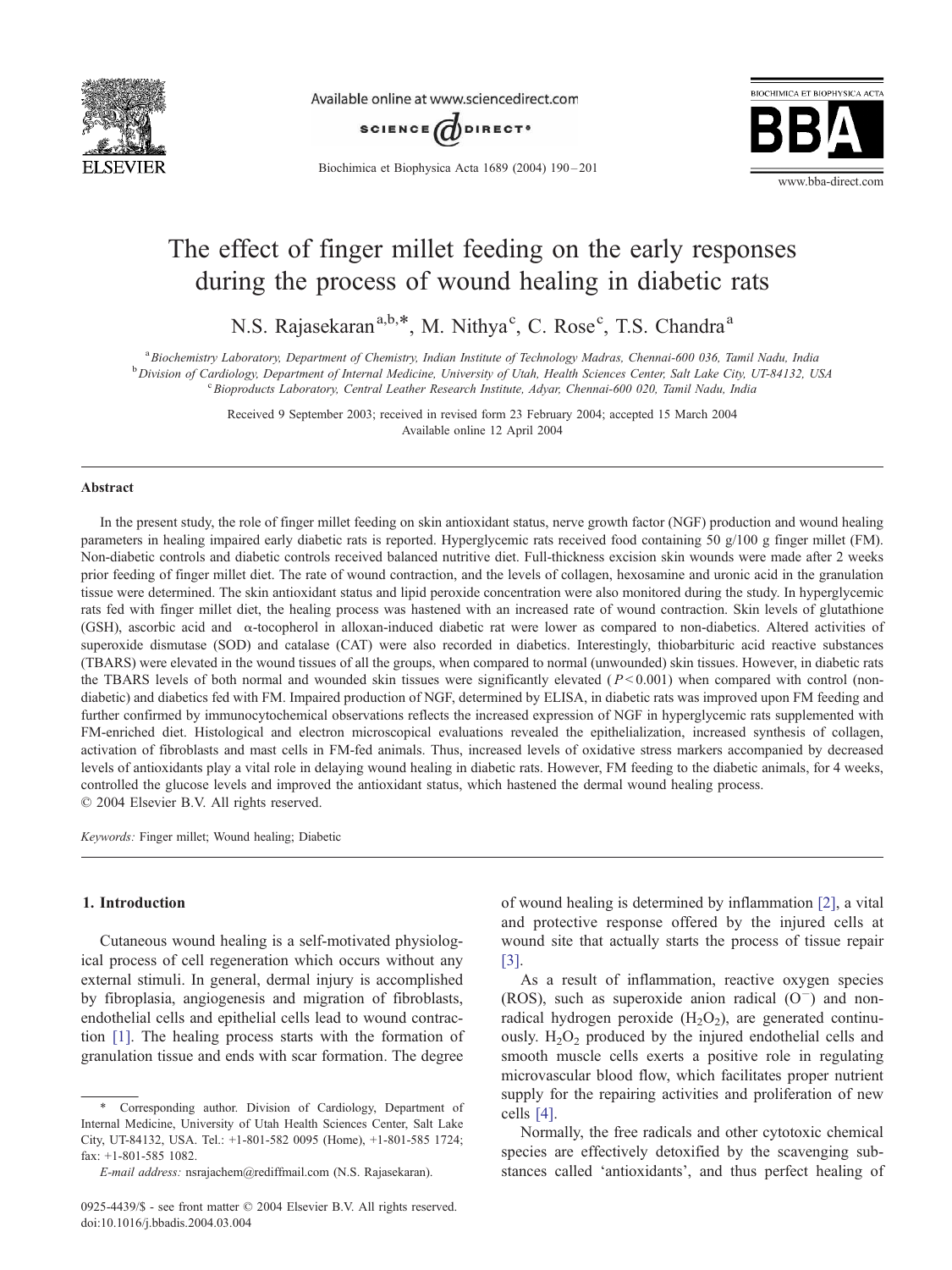Recently ESR spectroscopic studies suggest that patients with diabetes mellitus (DM) are susceptible to increased levels of oxidative stress [6]. ROS are increased in diabetes due to the autoxidation of glucose, advanced glycation and abnormal mitochondrial function [7,8]. It is well documented that healing is impaired and delayed in the diabetic condition [9].

An imbalance between the oxidant and antioxidant defense mechanisms leads to oxidative stress status, which results in lipid peroxidation (LPO), DNA damage, and enzyme inactivation, including free radical scavenger enzymes [10]. Further, oxygen free radicals or oxidants contribute to tissue damage in the events following skin injury and are known to impair healing process [11,12]. Antioxidants, on the other hand, significantly prevent tissue damage and stimulate the wound healing process. However, the molecular mechanisms that delay the healing process are poorly understood.

At present, a number of antioxidants are being developed for clinical use [13]. Though several studies demonstrated the negative role of free radicals on wound healing, antioxidant therapeutic trials against such oxidative stress-mediated interventions have not been adequately documented. Many plant extracts and medicinal herbs have shown potent antioxidant and antidiabetic activities. Flavonoids, phenols and tannins, the major components of plant extracts, act as powerful free radical scavengers [14]. In a previous investigation, we demonstrated the antioxidant effects of methanolic extracts from finger millet *Eleusine coracana* in vitro [15]. Millets were found to have high content of phenolics and tannins [15].

Hence, the current study was taken up to investigate the in vivo antioxidant effects of finger millet supplementation on dermal wound healing process in diabetic-induced oxidative stress-mediated modulation of inflammation. Further, special emphasis was given on the production of nerve growth factors (NGF) in healing-impaired diabetic rats.

#### 2. Materials and methods

## *2.1. Chemicals*

Thiobarbituric acid (TBA), catalase (CAT), glutathione reductase, 5,5'-dithiobis-2-nitrobenzoic acid (DTNB), NGF, NGF-monoclonal antibodies, glutathione (GSH), bathophenanthroline, bovine serum albumin (BSA) and other fine chemicals were purchased from Sigma (St. Louis, MO, USA). Secondary antibodies and other chemicals were of good quality and analytical grade, obtained from standard chemical companies.

#### *2.2. Animals*

Wistar strain, male albino rats weighing  $160 \pm 10$  g were used for the study. They were maintained in individual metabolic cages, in hygienic air-conditioned  $(25-27 \degree C)$ room with a 12-h dark and 12-h light cycle; they were fed with corn starch-based balanced nutrient diet and water ad libitum. This study was approved by the Ethics Committee of the Government of India.

# *2.3. Dietary regimen*

An isoproteinic and isocaloric diet comprised of 10% fat, 20% casein and 65% carbohydrate in the form of cornstarch was formulated as per ISI and NIN guidelines. Adequate minerals and vitamins were also added to the formulated diet. Finger millet (FM) diet was formulated by adding 50 g (for every 100 g feed) of whole grain milled flour instead of corn starch.

# *2.4. Experimental design*

The animals were divided into three groups with six or more animals each.

| Group I (Control) | Non-diabetic, fed with corn-based,         |  |  |
|-------------------|--------------------------------------------|--|--|
|                   | isocaloric and isoproteinic diet.          |  |  |
| Group II          | Diabetic-induced and fed with the          |  |  |
| (Experimental)    | above corn-based balanced diet.            |  |  |
| Group III         | Diabetic-induced and fed with              |  |  |
| (Experimental)    | finger millet (FM) diet (isocaloric and    |  |  |
|                   | isoproteinic). FM diet feeding was started |  |  |
|                   | 2 weeks before the induction of diabetes.  |  |  |

#### *2.5. Induction of DM*

Alloxan was used to induce type 1 DM. The animals were fasted for 12 h. Freshly prepared alloxan, 80 mg/kg of body weight, in 0.89% autoclaved saline, was intraperitoneally injected for 2 alternative days. Blood sugar levels were estimated at [16] various time periods, to confirm the development of DM. These animals developed type 1 mild DM in approximately  $10-12$  days after the first injection of alloxan. Only those animals showing substantial increase in blood sugar due to mild hyperglycemia (fasting blood sugar  $\geq$  200 mg/dl) were considered to have type 1 mild DM. Control animals received only 0.89% saline.

#### *2.6. Wound creation and evaluation*

The fur on the backside of the rats was shaved under mild ether anesthesia. Subsequently, open excision wounds of standard size  $(1.5 \times 1.5 \text{ cm})$  were made on the 15th day after the induction of diabetes. The progress of wound healing was evaluated periodically by monitoring the biochemical and histopathological parameters from granulation and skin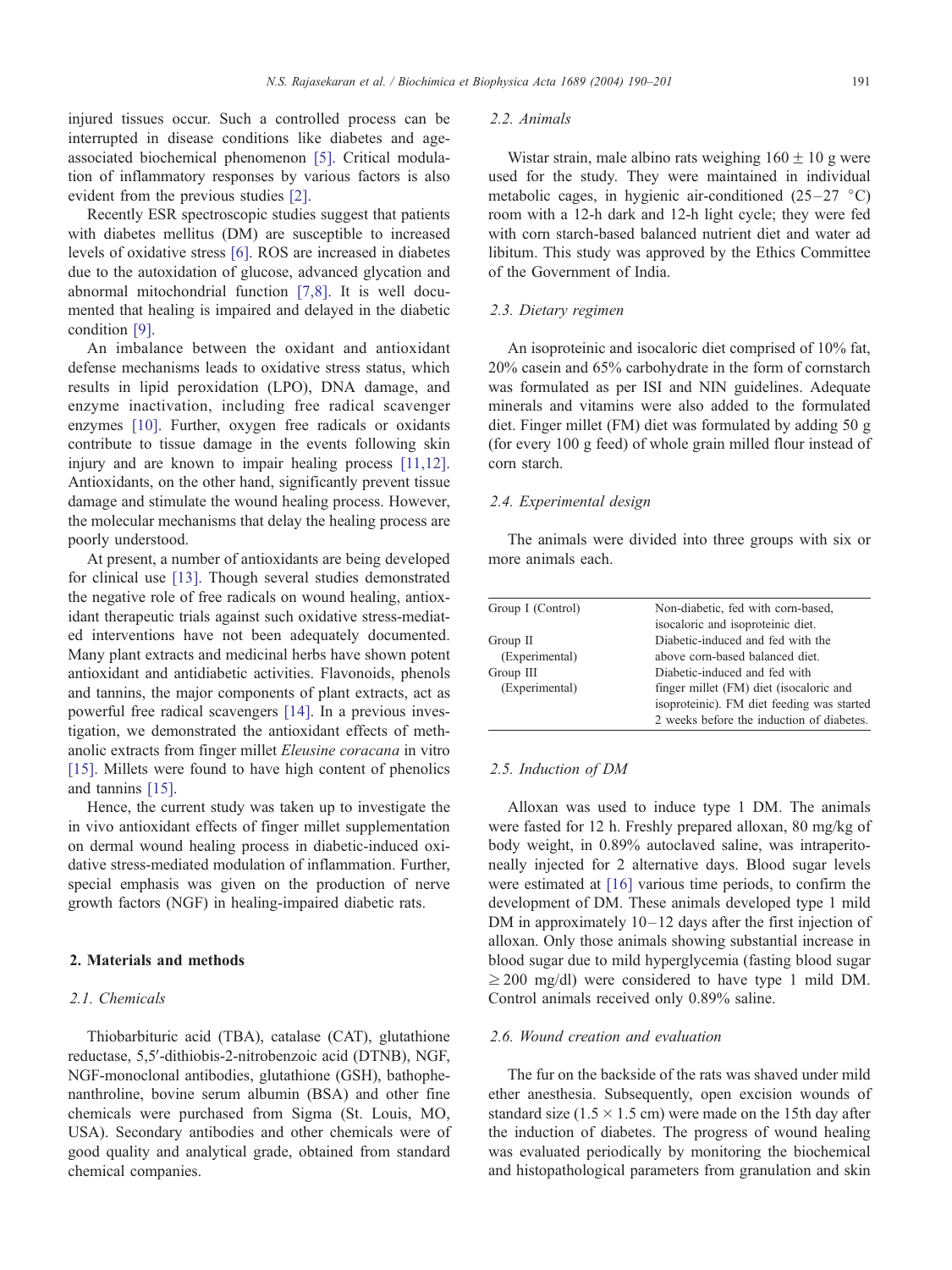tissues obtained at 0, 5, 10 and 15 days after wound creation.

#### *2.7. Wound contraction assessment by planimetry*

The contour of the individual wounds of both control and experimental animals was periodically measured using transparent graph sheet and the rate of healing was calculated and expressed as percentage contraction [17]. The following formula was used to calculate the percentage of wound contraction.

Wound contraction %

$$
= \frac{\text{Wound area day 0 - wound area day}(n)}{\text{Wound area day}(n)} \times 100
$$

#### *2.8. Biochemical analyses*

Collagen in granulation tissue was estimated as per Wossner [18] and hexosamine as per Elson and Morgan [19]. Uronic acid was extracted from the granulation tissue as per Schiller et al. [20] and estimated by the method of Bitter and Muir [21].

*2.9. Determination of NGF levels from skin samples by ELISA*

#### *2.9.1. Extraction of NGF from skin tissues*

Skin tissue samples  $(0, 1, 4, 7, 10, 15, 15)$  days) were homogenised with ice-cold PBS buffer containing 0.4M NaCl and subjected to ultrasonic disintegration for  $10-20$ s. at 4 °C. Then they were centrifuged at  $12,500 \times g$  for 60 min, and the supernatants were used for the quantitation of NGF. NGF levels in skin tissue samples were determined with human monclonal anti-NGF antibody using ELISA procedure as mentioned [22].

## *2.10. Estimation of skin antioxidants/enzymes*

Total reduced GSH was determined by the method of Moron et al. [23]. Aliquots of 10% skin homogenates were taken and precipitated by adding 5% TCA and then centrifuged. To 0.5 ml of phosphate buffer (0.2 M), pH

8.0, 0.5-ml supernatant was added, followed by 2.0 ml of DTNB reagent (0.6 mM). The color developed was read at 412 nm against a blank containing 5% TCA instead of sample.

Ascorbic acid was estimated by the method of Omaye et al. [24]. To 1.0 ml of the supernatant solution, obtained after treating with 5% TCA, 0.2 ml of DTC (3.0-g dinitrophenylhydrazine, 0.4-g thiourea and 0.05-g copper sulfate) was added, and incubated for 3 h at 37  $^{\circ}$ C. Then, 1.5 ml of ice-cold 65% H<sub>2</sub>SO<sub>4</sub> was added, mixed well and allowed to stand at room temperature for an additional period of 30 min. Optical density was measured at 520 nm.

Alpha-tocopherol was estimated by a modified version of the method of Desai [25]. Dried hexane extracts of skin tissue were dissolved in 3.0 ml of absolute ethanol; 0.2 ml of 0.2% bathophenanthroline reagent was added and the contents were mixed thoroughly. The assay was carried out very rapidly from this point. Sufficient care was taken to avoid exposure to direct light. Ferric chloride reagent (0.2 ml; 0.001 M) was added and mixed thoroughly using a vortex mixer. After 1 min, 0.2 ml of orthophosphoric acid reagent was added and the tubes were mixed thoroughly once again. The absorbances of blank (purified ethanol), test and standards were read at 536 nm.

#### *2.10.1. Antioxidant enzymes*

Superoxide dismutase (SOD) was assayed according to the method of Misra and Fridovich [26]. It is based on the inhibition of epinephrine-adrenochrome transition by the enzyme. Adrenochrome produced in the reaction mixture containing 0.2 ml of EDTA (0.6 mM), 0.4 ml of sodium carbonate (0.25 M) and 0.2ml of epinephrine (3.0 mM) in a final volume of 2.5ml was measured at 470nm. Transition of epinephrine to adrenochrome was inhibited by the addition of the required quantity of enzyme.

Beers and Seizer [27] method was used to determine the activity of the enzyme CAT. Three milliliters of reaction mixture containing 1.9 ml of phosphate buffer (0.05 M) pH 7.0, 1.0 ml of hydrogen peroxide (5.0 mM) and 0.1 ml of diluted enzyme (skin homogenate) was used in this assay. The activity was measured as the change in OD at 240 nm at 30-s interval for 3 min.

Table 1 Percentage of wound contraction of control and experimental rats

| Groups         | Days   |                                  |                                  |                                     |               |  |  |
|----------------|--------|----------------------------------|----------------------------------|-------------------------------------|---------------|--|--|
|                |        |                                  |                                  |                                     | 20            |  |  |
| Control        | (2.25) | $15.50 \pm 1.15^{\rm a}$ (1.901) | $61.18 \pm 3.81^{\circ}$ (0.874) | $98.91 \pm 1.02^{\text{a}} (0.024)$ |               |  |  |
| Diabetic       | -do-   | $8.21 \pm 2.10^b$ (2.065)        | $32.84 \pm 4.92^b$ (1.511)       | $60.13 \pm 5.12^b (0.897)$          | 83.92 (0.362) |  |  |
| Diabetic $+FM$ | -do-   | $12.43 \pm 2.18^{\circ}$ (1.971) | $56.83 \pm 1.41^{\circ}$ (0.971) | $93.18 \pm 6.12^{\text{a}} (0.154)$ |               |  |  |

Values are expressed as  $\bar{X}$  + S.D. for six animals in each individual experiment. Within a column, values without a common letter are significantly different from the control group at  $P < 0.05$  as determined by ANOVA. Values given in brackets indicate unepithelialized area in cm<sup>2</sup>.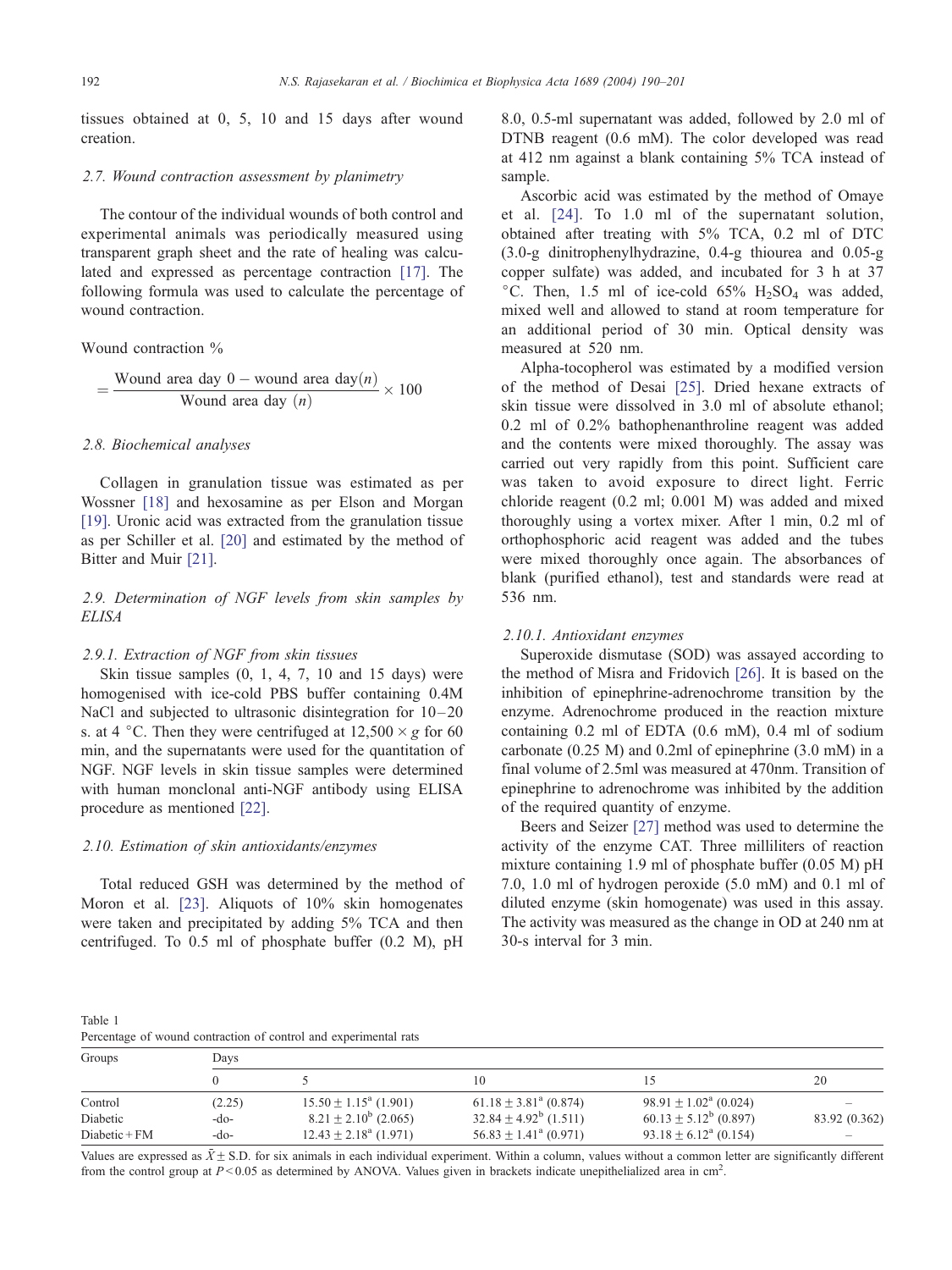Table 2 Levels of collagen, hexosamine and uronic acid content (mg/100 mg dry wt) in the granulation tissue of control and experimental groups

| Group           | 5th day                  | 10th day                | 15th day                 |
|-----------------|--------------------------|-------------------------|--------------------------|
| Collagen        |                          |                         |                          |
| Control         | $3.12 + 0.03^{\rm a}$    | $14.83 + 0.71^{\circ}$  | $9.41 + 0.48^{\circ}$    |
| <b>Diabetic</b> | $2.42 + 0.04^b$          | $8.41 + 0.81^b$         | $5.38 + 0.44^b$          |
| $Diabetic + FM$ | $3.08 \pm 0.02^a$        | $12.69 + 0.68^a$        | $8.28 \pm 0.31^a$        |
| Hexosamine      |                          |                         |                          |
| Control         | $2.41 + 0.06^a$          | $1.98 + 0.09^a$         | $1.28 + 0.05^{\text{a}}$ |
| Diabetic        | $1.92 \pm 0.08^{\rm b}$  | $1.70 \pm 0.06^{\rm b}$ | $1.63 \pm 0.07^{\rm b}$  |
| $Diabetic + FM$ | $2.18 + 0.09^a$          | $1.96 \pm 0.10^a$       | $1.34 + 0.04^a$          |
| Uronic acid     |                          |                         |                          |
| Control         | $0.86 + 0.04^a$          | $1.58 + 0.08^a$         | $0.81 + 0.05^{\text{a}}$ |
| Diabetic        | $0.51 + 0.03^b$          | $0.62 + 0.04^b$         | $0.60 \pm 0.03^b$        |
| $Diabetic + FM$ | $0.77 + 0.04^{\text{a}}$ | $1.38 + 0.06^a$         | $0.79 \pm 0.06^{\rm a}$  |

Values are expressed as  $\bar{X} \pm$  S.D. for six animals in each individual experiment. Within a column, values without a common letter (for each parameter) are significantly different from the control group at *P* < 0.05 as determined by ANOVA.

## *2.11. Determination of skin lipid peroxides (TBARS)*

The lipid peroxidation products (as malondialdehyde) were determined by the TBA reaction as described earlier by Draper and Hadley [28]. The lipid peroxide content was expressed as nanomoles of MDA per 100 mg of protein. To 0.5 ml of skin homogenate, 2.0 ml of 20% TCA was added. The contents were mixed well and centrifuged at 4000 rpm for 20 min. Two milliliters of the supernatant was mixed with 2.0 ml of TBA reagent. Reagent blank and standards  $(5-20 \text{ nmol})$  were also treated similarly. The contents were heated for 20 min in a boiling water bath. The tubes were cooled to room

temperature and the absorbance was read at 532 nm in a Unicam UV-visible double beam spectrophotometer.

#### *2.12. Immunocytochemical evaluation*

On day 7 after wound creation, newly epithelialized tissues of  $0.2 - 0.5$ -mm dia were obtained randomly from three rats  $(n=3)$  in each group. The tissues were gently smoothed and flattened on a piece of thick filter, fixed with 4% paraformaldehyde in 0.1 M phosphate buffer, pH 7.4, for 12 h at 4  $\degree$ C. Then the tissues were embedded in paraffin and 4-µm-thick sections were made and placed on gelatin-coated glass slides. The tissues were deparaffinized, rehydrated and washed in PBS (pH 7.4). After pretreatment with a solution of PBS supplemented with 0.3% hydrogen peroxide and 0.1% sodium azide for 10 min, to inhibit endogenous peroxidase, the preparations were washed in PBS twice and then incubated with blocking medium (10% normal goat serum in PBS) for 10 min. Monoclonal anti-NGF diluted 1:4000 in PBS supplemented with 1% BSA was applied and left overnight at 4 °C. After washing in PBS twice, peroxidase conjugated goat-anti rabbit IgG Ab diluted 1:100 in PBS was incubated for 30 min. Visualization of the reaction products was performed with  $0.2 \text{ mg/ml } 3',3'$  diaminobenzidine tetrahydrochloride in PBS supplied with 0.003% hydrogen peroxide. The tissues were then counterstained with hematoxylin after immunoreaction.

## *2.13. Histological studies*

Skin tissues from the wounded site of individual rat was removed immediately after sacrifice. They were then fixed



Fig. 1. Levels of TBARS in the skin tissue of control and experimental rats. Values are expressed as  $X + S.D$  for six animals in each individual experiment. Variations are significantly different from the control group at *P* < 0.05 as determined by ANOVA.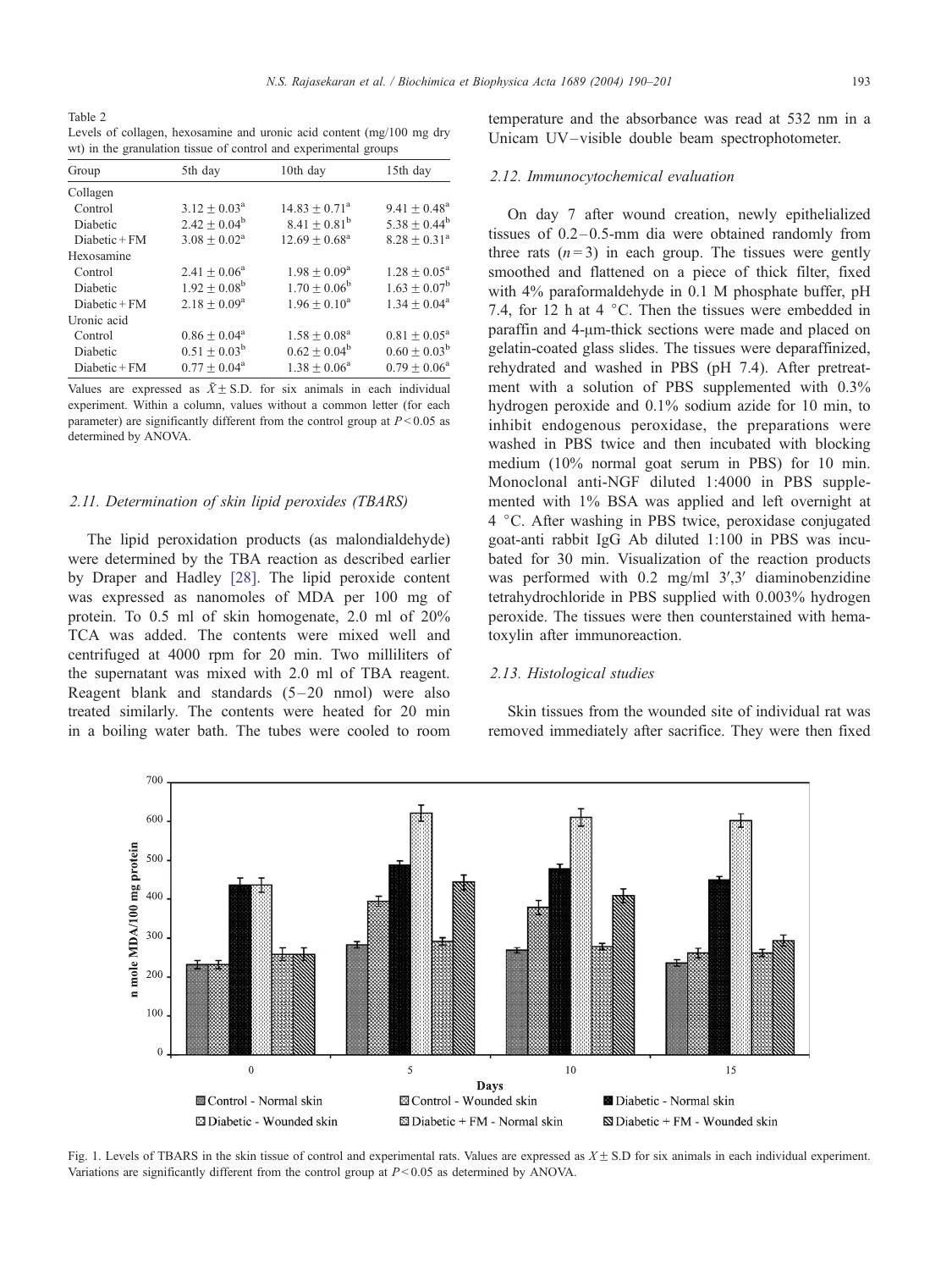Table 3 Skin antioxidants and antioxidant enzymes of control and experimental rats

| Group                                                                    | $0 \text{ day}$         | 10th day                 | $15th$ day/<br>final day |
|--------------------------------------------------------------------------|-------------------------|--------------------------|--------------------------|
| Glutathione                                                              |                         |                          |                          |
| $(\mu g/mg$ prot.)                                                       |                         |                          |                          |
| Control                                                                  | $2.12 + 0.21^a$         | $2.42 + 0.18^a$          | $2.18 + 0.13^a$          |
| Diabetic                                                                 | $1.02 \pm 0.11^{\rm b}$ | $1.12 \pm 0.13^b$        | $1.08 \pm 0.09^b$        |
| $Diabetic + FM$                                                          | $1.83 + 0.22^{\rm a}$   | $2.10 + 0.14^a$          | $2.02 + 0.10^a$          |
| Ascorbic acid                                                            |                         |                          |                          |
| $(\mu g/mg$ prot.)                                                       |                         |                          |                          |
| Control                                                                  | $1.84 \pm 0.11^a$       | $1.73 + 0.10^a$          | $1.78 + 0.12^a$          |
| Diabetic                                                                 | $0.93 \pm 0.08^{\rm b}$ | $0.88 \pm 0.07^{\rm b}$  | $0.89 \pm 0.09^{\rm b}$  |
| $Diabetic + FM$                                                          | $1.68 + 0.07^a$         | $1.60 + 0.06^a$          | $1.62 + 0.10^a$          |
| Vitamin E                                                                |                         |                          |                          |
| $(\mu g/mg$ prot.)                                                       |                         |                          |                          |
| Control                                                                  | $1.08 \pm 0.06^a$       | $0.93 \pm 0.04^a$        | $0.98 \pm 0.03^a$        |
| Diabetic                                                                 | $0.83 \pm 0.07^b$       | $0.72 + 0.08^b$          | $0.70 \pm 0.07^{\rm b}$  |
| $Diabetic + FM$                                                          | $0.99 \pm 0.05^{\rm b}$ | $0.87 \pm 0.05^{ab}$     | $0.91 \pm 0.06^a$        |
| Superoxide dismutase                                                     |                         |                          |                          |
| (Units/mg protein)                                                       |                         |                          |                          |
| Control                                                                  | $1.28 \pm 0.09^{\rm a}$ | $1.88 + 0.06^a$          | $1.31 \pm 0.06^a$        |
| Diabetic                                                                 | $1.36 \pm 0.07^{\rm a}$ | $1.39 \pm 0.10^b$        | $1.28 + 0.05^{\text{a}}$ |
| $Diabetic + FM$                                                          | $1.39 + 0.08^a$         | $1.69 + 0.04^a$          | $1.43 + 0.11^a$          |
| Catalase ( $\mu$ mol H <sub>2</sub> O <sub>2</sub><br>cons/min/mg prot.) |                         |                          |                          |
| Control                                                                  | $1.43 \pm 0.12^b$       | $1.86 \pm 0.10^a$        | $1.58 \pm 0.11^{\rm b}$  |
| Diabetic                                                                 | $1.68 \pm 0.18^a$       | $1.88 + 0.11^a$          | $1.76 \pm 0.12^a$        |
| $Diabetic + FM$                                                          | $1.49 \pm 0.13^b$       | $1.72 + 0.13^{\text{a}}$ | $1.61 \pm 0.09^{ab}$     |

Values are expressed as  $\bar{X} \pm$  S.D. for six animals in each individual experiment. Within a column, values without a common letter (for each parameter) are significantly different from the control group at  $P < 0.05$  as determined by ANOVA.

in 10% buffered formalin, dehydrated through graded alcohol series  $(30-100\%)$ , cleared in xylene and embedded in paraffin wax (m.p. 56  $^{\circ}$ C). Serial sections of 5- $\mu$ m thickness were cut using microtome, and stained with hematoxylin-eosin. Then they were examined under light microscopy.

#### *2.14. Transmission electron microscopic (TEM) studies*

The healed skin tissue specimens from control and experimental rats were fixed in 3% glutaraldehyde, buffered with 0.1 M sodium carbonate, pH 8.0, containing 0.2 M sucrose. Post-fixation was performed with 1% osmium tetroxide in the same buffer for 2 h at  $4^{\circ}$ C. Embedding was done in a mixture based on Epon 812, after dehydration in ethanol. Ultrathin sections were poststained with 2% aqueous uranyl acetate and lead acetate. Then the specimens were examined in a Phillips 201 C Electron Microscope at 60 kV and photographed.

## *2.15. Statistical analysis*

Values are expressed as mean  $\pm$  S.D. for six animals in each group from each experimental setup. Analysis of variance (ANOVA) followed by the Student-Newmen-Keuls multiple comparison test was used to determine the statistical significance. *P* values less than 0.05 were considered significant [29].

## 3. Results

#### *3.1. Blood glucose/body weight changes*

Blood glucose content of diabetic rats was found to be 197.08  $\pm$  2.78 mg/dl, which is significantly ( $P < 0.05$ ) higher than the control group. Feeding of FM diet to the diabetic animals resulted in the reduction of glucose levels



Fig. 2. Skin NGF levels determined using ELISA. The values are the average of triplicates  $(n=3)$ .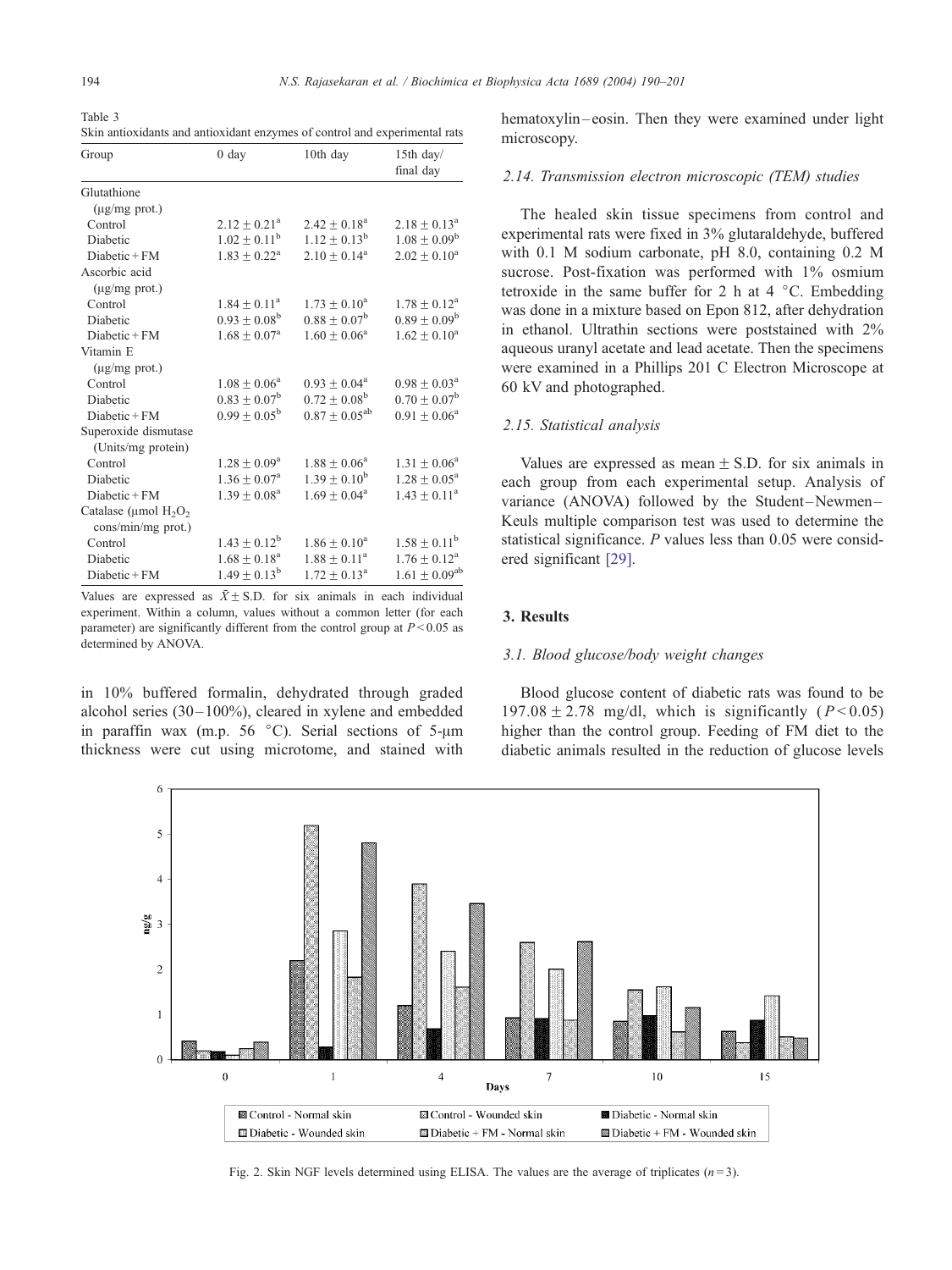to near control values,  $115.74 \pm 2.77$  mg/dl. It was recorded that the body weight gained by the diabetic animals was 50% less than the weight gained by the control and FM-fed animals during the study period.

## *3.2. Period of healing*

The macroscopic evaluation of the wound revealed that the diabetic group required a total period of about 20 days for complete epithelialization and healing, whereas the control and FM diet-treated groups took about 14 and 15 days, respectively. At the end of 15th day, the healing was almost complete in control rats, whereas in the diabetic rats, only  $60\%$  healing was recorded  $(P<0.05)$ . The healing was irregular in diabetic animals compared to other groups.

## *3.3. Wound contraction*

Table 1 depicts the rate of wound contraction in control, diabetic and diabetic + FM diet-fed animals. Periodical monitoring of wounds during the healing process showed a significant increase  $(P<0.05)$  in the rate of wound contraction in control and FM diet-fed diabetic rats when compared to diabetic group. On the 15th day after wound creation, control wounds contracted completely (about 99%), whereas the diabetic wounds contracted only about 60%. Upon FM diet feeding, the diabetic animals showed an almost similar pattern of wound contraction (about 93%) as seen in the non-diabetic control animals.

# *3.4. Biochemical parameters*

Table 2 depicts the collagen, hexosamine and uronic acid contents of control and experimental rats on different days after wound creation. The collagen content in control group was significantly  $(P<0.05)$  higher than that of diabetic group whereas the FM-fed animals were found to have near control values.

Hexosamine content (Table 2) of granulation tissue gradually decreased during the course of wound healing in all the groups. However, significant  $(P < 0.05)$  changes between control and diabetic groups were noted.

A significant  $(P<0.05)$  increase in the concentration of uronic acid was noted (Table 2) on the 10th day in control and FM-fed groups, whereas diabetic animals showed no significant (*P*>0.05) change.

# *3.5. Lipid peroxides*

Fig. 1 indicates the lipid peroxide levels. As the wound healing proceeds, the lipid peroxidation products were elevated in all the groups. At the day 15, levels of TBARS restored to near normal in control and FM-fed animals, whereas in diabetic animals, the TBARS level continued to be higher due to impaired healing.

## *3.6. Antioxidant status*

The levels of endogenous antioxidant and antioxidant enzymes in the skin are given in Table 3. Significant (*P* < 0.05) decrease in the antioxidant system was noted in diabetic animals when compared with other groups. Slight increase in the levels of GSH of control and experimental animals was noted during the process of wound healing (10th day). Wound healing process was found to be delayed in diabetic rats due to the decrease in the levels of antioxidants, when compared with control and FM-fed animals. The activities of antioxidant enzymes (SOD, CAT) were found to be increased in control and FM-fed diabetic groups, during the wound healing process. In diabetic animals, no significant change in the activity of SOD was noted, whereas the activity of CAT was found to be slightly increased.



Fig. 3. Immunocytochemical expression of NGF by skin tissues of (a) control—showing intensive positive reaction (+++), (b) diabetic—showing poor reaction to NGF monoclonal antibodies (+), and (c) diabetic + FM fed—showing the positive reaction as seen in control skin  $(\times\,400)$ . (For color see online version).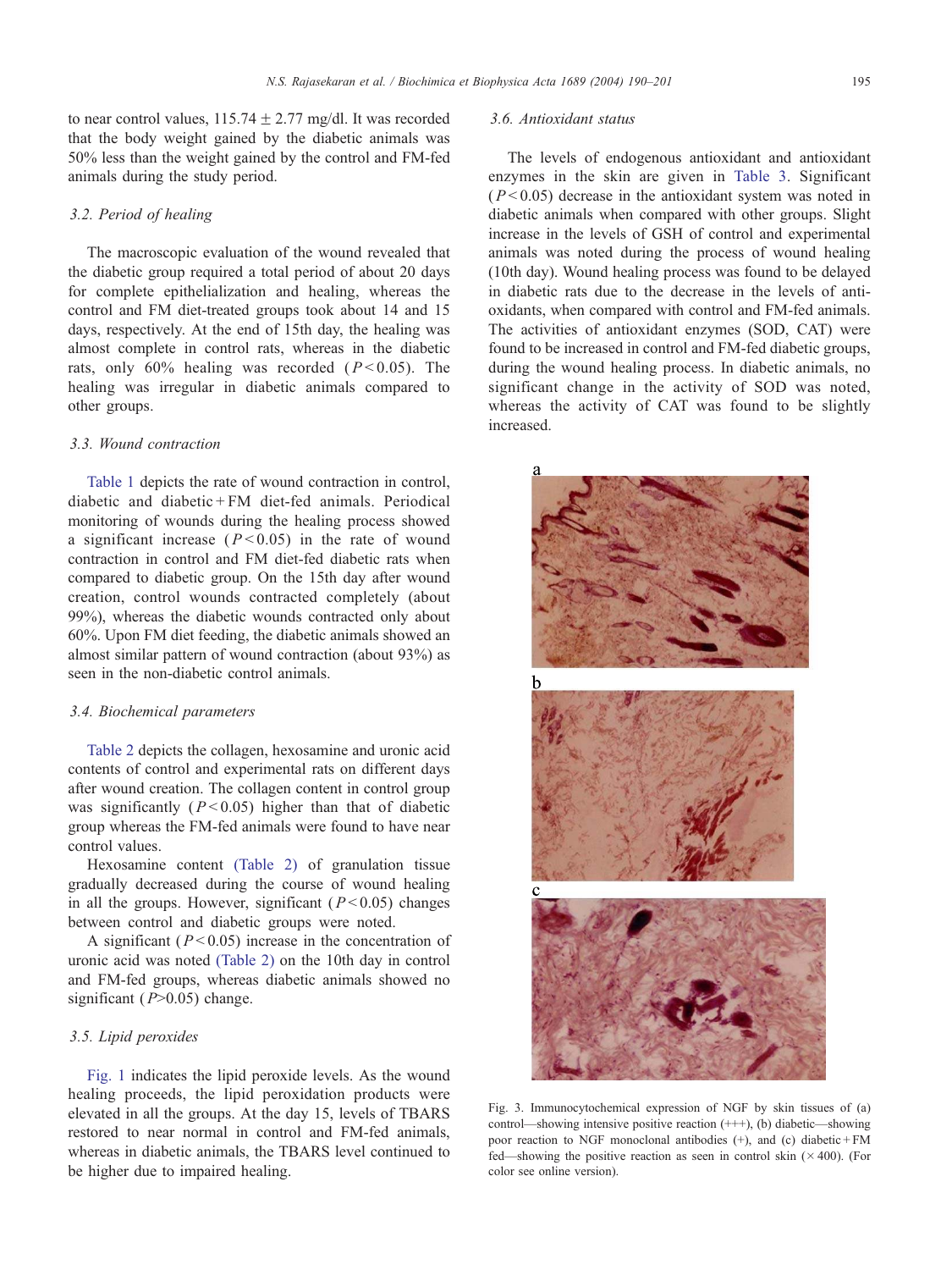# *3.7. NGF levels in skin tissues*

Local production of NGF by the wounded sites was evaluated on different days after wounding (Fig. 2). A very low or non-detectable level of NGF was recorded in the skin

tissues obtained during wound creation (0 h). Comparatively, low concentrations of NGF were detected in unwounded skin tissues than in the wounded tissues. However, the dermal wounding resulted in increased NGF levels upon healing. A maximum of 5.2 ng/g of NGF was recorded on



Fig. 4. Histology of wounds stained with hematoxylin-eosin (×400), on 15th day after wounding. (a) Control—with collagen bundles and complete reepithelialization, (b) diabetic—with minimal collagen formation and poor epithelialization, (c) diabetic + FM—fed with complete re-epithelialization and densely packet collagen. (For color see online version).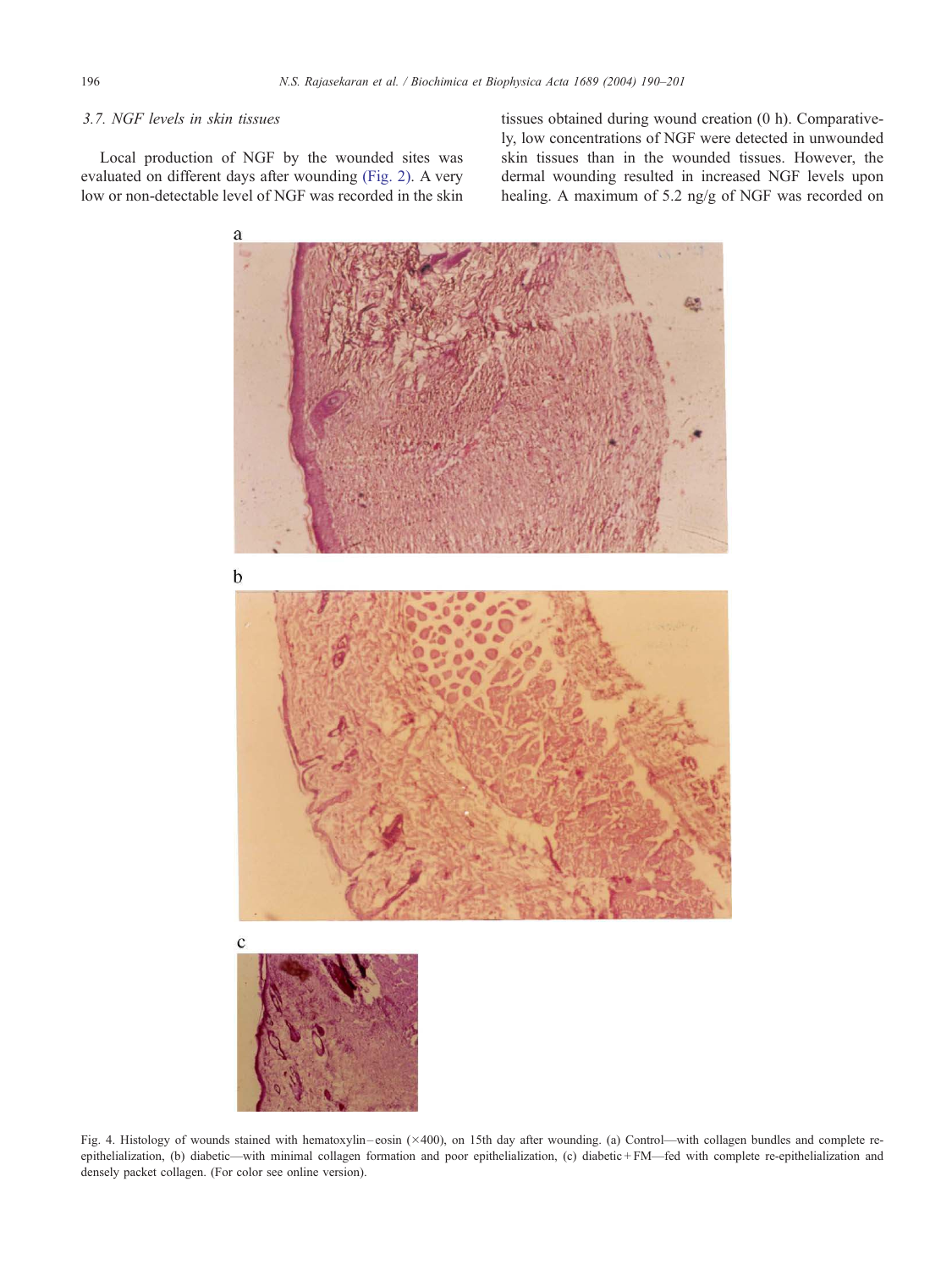

the first day after wounding in control rats. As the healing progressed, the NGF levels were found declining to near 0 h values, whereas in diabetic animals a maximum of 2.86 ng/g was reached, which was significantly  $(P<0.05)$  lower as compared to the other groups.

# *3.8. Immunocytochemistry*

Impaired wound healing in diabetic rats was associated with low levels of NGF expression. Newly epithelialized skin tissues obtained from the control rats on the 7th day after wounding showed intensive (+++) immunoreaction against human monoclonal anti NGF-antibody (Fig. 3a), whereas in diabetic wounded skin, the reaction was found to be reduced  $(+)$  due to the impaired production of NGF by the cells with hyperglycemic and oxidative stress environment (Fig. 3b). FM feeding to the diabetic rats resulted in an elevated expression of NGF as observed in controls (Fig. 3c).



Fig. 5. Ultrastructure of dermal wounds  $(\times 10,000)$  showing the arrangement and distribution of collagen bundles in (a) control, (b) diabetic, and (c) diabetic + FM-fed groups.

Fig. 6. TEM pictures show  $(\times 4500)$  the fibroblast of (a) control, (b) diabetic, and (c) diabetic + FM-fed rat wound.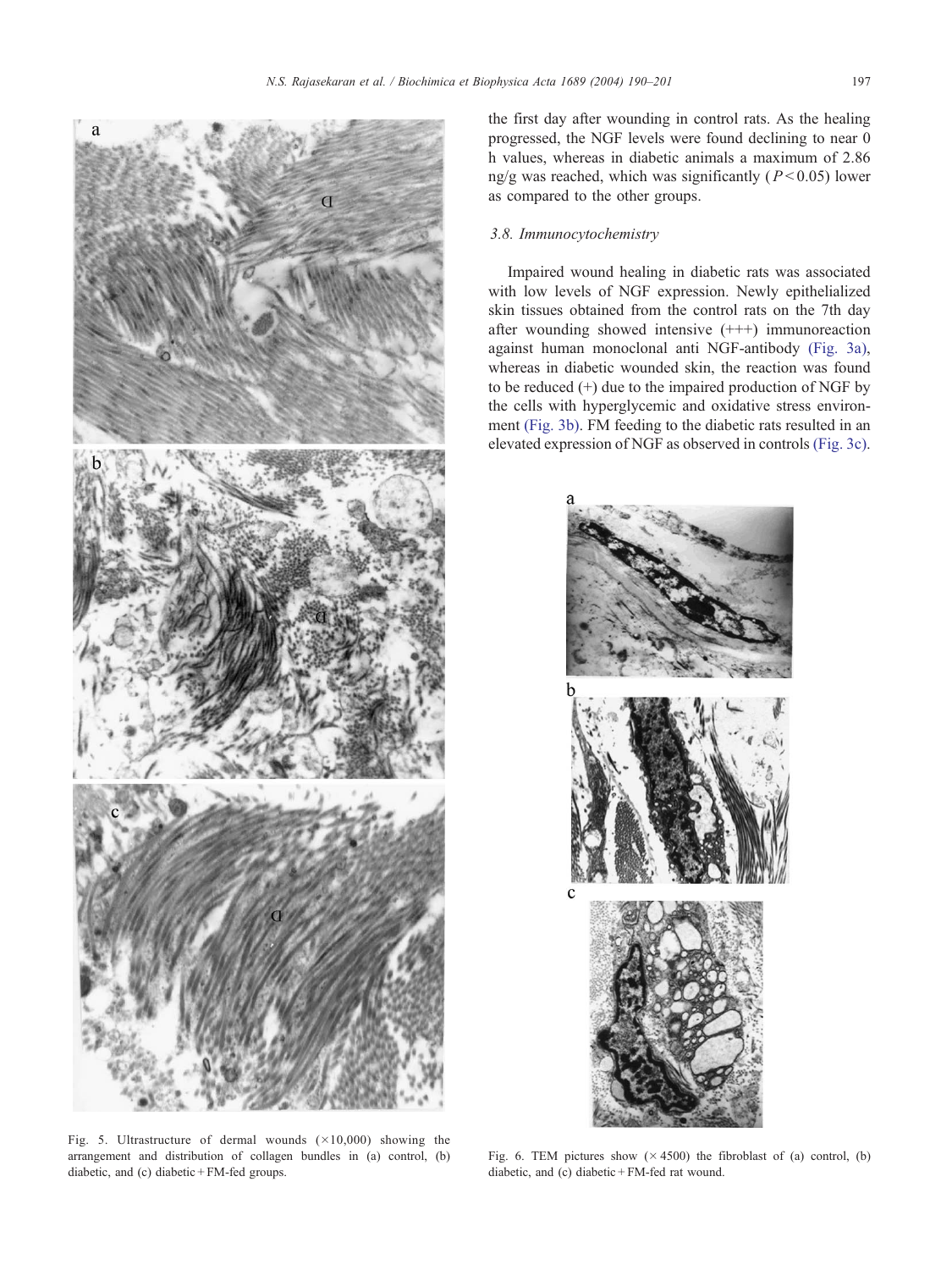

Fig. 7. Ultrastructure of the mast cells  $(\times 4500)$  in dermal wounds of (a) control—showing normal architecture, (b) diabetic—with degranulation, and (c) diabetic + FM-fed—showing normal mast cell with intact granules. C-Collagen fibers N-Nucleus.

## *3.9. Histology*

Fig. 4 shows the wound histology of healed skin tissue on day 15. In control specimen, completely epithelialized, matured keratinocytes were seen with densely packed collagen fibers arranged in parallel fashion (Fig. 4a). Uniform distribution of fibers was also noted. Diabetic wound tissues appeared with incomplete epithelialization and irregularly arranged, less dense collagen fibers. Also noted were the inflammation and reduced fibroblast cell population in these tissues (Fig. 4b). In the case of FM diet supplemented group, the above structural abnormalities were much reduced and the architecture of control skin tissue is mimicked (Fig. 4c).

#### *3.10. Electron microscopic studies*

#### *3.10.1. Collagen*

Collagen fibers from control specimens (Fig. 5a) appeared more packed and presumably better aligned, which suggests the beginning of macromolecular organization of granulation tissue. In the granulation tissue of diabetic animals, collagen content was reduced, and collagen fibers were loosely packed and irregularly arranged. Collagen was sparse and immature (Fig. 5b). The granulation tissue of FM-fed animals was found to have an increased-collagen content, even though fibers were still immature (Fig. 5c).

#### *3.10.2. Fibroblast*

In addition to the histological examinations, the ultrastructural details of fibroblasts from control, diabetic and FM supplemented groups are given in Fig. 6. Control wounds show intact fibroblasts with regular shape and densely packed materials (Fig. 6a). In the case of diabetic wounds, fibroblast were irregular in shape with loosely packed matrix and they were found to be inactive (Fig. 6b). The granulation tissue obtained from the FM-fed group showed similar fibrillar arrangement as seen in the nondiabetic controls (Fig. 6c).

#### *3.10.3. Mast cells*

Mast cells from the control specimens contained numerous homogeneous electron-dense granules (Fig. 7a), but mast cells of diabetic wounded skin specimens possessed few dense granules with cytoplasmic vacuoles containing flocculent materials. It was also noted that plasma membrane disintegrated and the electron-dense granules were discharged from the mast cell of diabetic skin tissue (Fig. 7b). In the case of FM-fed animals, the mast cell contains similar architecture with homogeneous electron dense granules (Fig. 7c).

### 4. Discussion

Oxidants are involved in many pathological conditions and ageing processes. These free radicals are highly toxic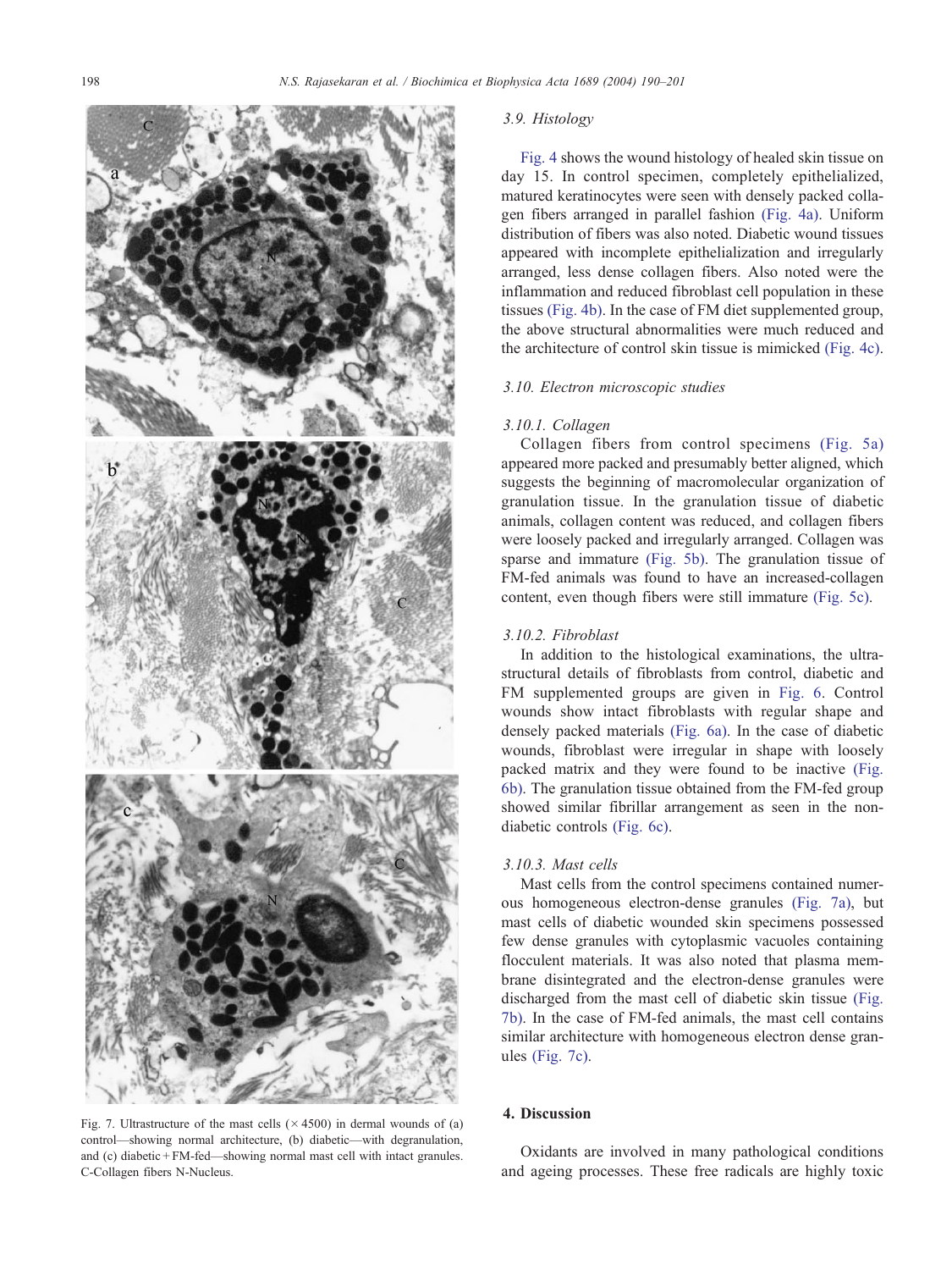to tissues and may also result in the generation of other free radicals. It has been postulated that free oxygen radicals contribute to the cellular damage in the zone of stasis, which leads to necrosis and conversion of superficial wound into a deeper wound [30]. We examined the oxidative stress-mediated impaired cutaneous wound healing in mild hyperglycemic rats and its reversal by FM diet supplementation.

In general, cutaneous wound healing involves a complex series of physiological processes that include inflammation, proliferation and migration of different cell types, angiogenesis, matrix synthesis, collagen deposition leading to reepithelialization, neovascularization and formation of granulation tissues [9,31].

In the current study, the healing of skin wounds  $(1.5 \times 1.5 \text{ cm}^2)$  was delayed significantly in diabetic rats, which may be correlated with the elevated glucose levels  $( \geq 200 \text{ mg/dl})$  measured in the blood plasma of these animals. As expected, the diabetic conditions had a deleterious influence on the wound healing process through abnormal physiological response. Significant decrease in the body weight gained by the diabetic animals indicates impaired metabolic activities and may also be due to irregular absorption and elimination of wastes. The hyperglycemic status triggered the animals to become catabolic, breaking down protein and fat stores for energy, as glucose is not accessible to cell nutrition, which had not supported the actual healing process. Involvement of oxidative stress is implicated in the progression of complications of DM, which may also lead to secondary complications such as hepatotoxicity, nephropathy, neuropathy and coronary heart disease  $[32-34]$ .

Deep skin wounds in non-diabetic cases heal by contraction and granulation tissue formation [35]. In contrast, diabetic wound closure is predominantly due to the formation of granulation tissue and re-epithelialization [36]. It is evident from this study that the rate of wound contraction in diabetic animals was slow when compared with non-diabetics and diabetics fed with FM diet (Table 1) and this can be attributed to the delayed healing as reported earlier [35,36]. One of the reasons for this could be the difference in the levels of NGF found in the injured tissues of diabetic and non-diabetic individuals (Fig. 2). After injury, non-diabetics initially showing much higher NGF levels came down significantly by day 7 to allow contraction of epithelial gap. In the diabetic animals, levels of NGF initially remained low and then rose slightly (Fig. 2). These results are well correlated with the levels of PDGF recorded in the non-diabetic and diabetic injured human subjects [37,38]. In the present investigation, NGF production in the wounded skin was found to be diminished in alloxan-induced diabetic rats. In agreement with the previous studies [9], impaired NGF production is attributed to the mild hyperglycemic condition and elevated production of ROS and other OH, which might have caused damage to the NGF producing cells. It could be suggested that the deprived defense mechanisms in the skin of diabetic rats would have reflected in the fibroblast, keratinocytes and macrophages to facilitate poor synthesis of NGF and its release. Our recent study [39] and several other studies [9,40,41] reveal the vital role of NGF in wound healing process. FM feeding to the rats was found to normalize the NGF production through controlling the blood sugar levels and balancing the antioxidant status.

It has been demonstrated that increased levels of ROS can also have a series of negative effects. Usually at low concentration,  $H_2O_2$  and other ROS inhibit proliferation and migration of various cell types, like keratinocytes [42]. At high concentrations, ROS can induce severe tissue damage and even lead to neoplastic transformation [43]. In line with the above, our present findings show significantly increased TBARS levels, indicating the lipid peroxidation (LPO) in diabetic rats. Thiobarbituric acid reactive substances (TBARS) were elevated in the wounded tissues of all the groups (Fig. 1), which indicates the excess production of  $H_2O_2$  and ROS during inflammation process at the wound site. Following tissue injury, adequate inflammatory vascular responses are essential for the repair [2,10,44]. However, 10th and 15th day wound tissues of diabetic rats showed highly significant (Fig. 1) increase in the TBARS content when compared to control and FM-fed animals. Thus, increased levels of oxidative stress markers accompanied by decreased levels of antioxidants play a vital role in delaying wound healing in diabetic rats as previously reported by Shukla et al. [45].

Took [46] had reported that poor diabetic control increases the rate of free radical production, which contributes to the widespread damage of the vessel walls. It has also been documented that people with diabetes were found to have decreased concentrations of ascorbic acid, a well-known antioxidant that scavenges free radicals [47]. In correlation with this, the observed decreased levels of antioxidants, GSH, ascorbic acid and  $\alpha$ -tocopherol, might have contributed to diminished defense mechanisms against free radical overload in diabetic rat skin. The role of SOD and CAT during the process of wound healing has been reported [48]. The current study also examines the activities of these enzymes in modulating repair of full thickness dermal wounds in diabetic animals. Our results showed that the activities of these enzymes were increased (Table 3) upon onset of healing and found to be normalised upon complete healing in control and FM-fed rats; whereas in the diabetic rats, activities of both enzymes decreased significantly; this might have extended the inflammation, which leads to further production of ROS and delayed healing responses. It is also known that the overproduction of ROS is toxic to these enzymes [49]. Prior feeding of FM-enriched diet to the rats before induction of alloxan had prevented the above changes. It is attributed that the phenolic antioxidants present in the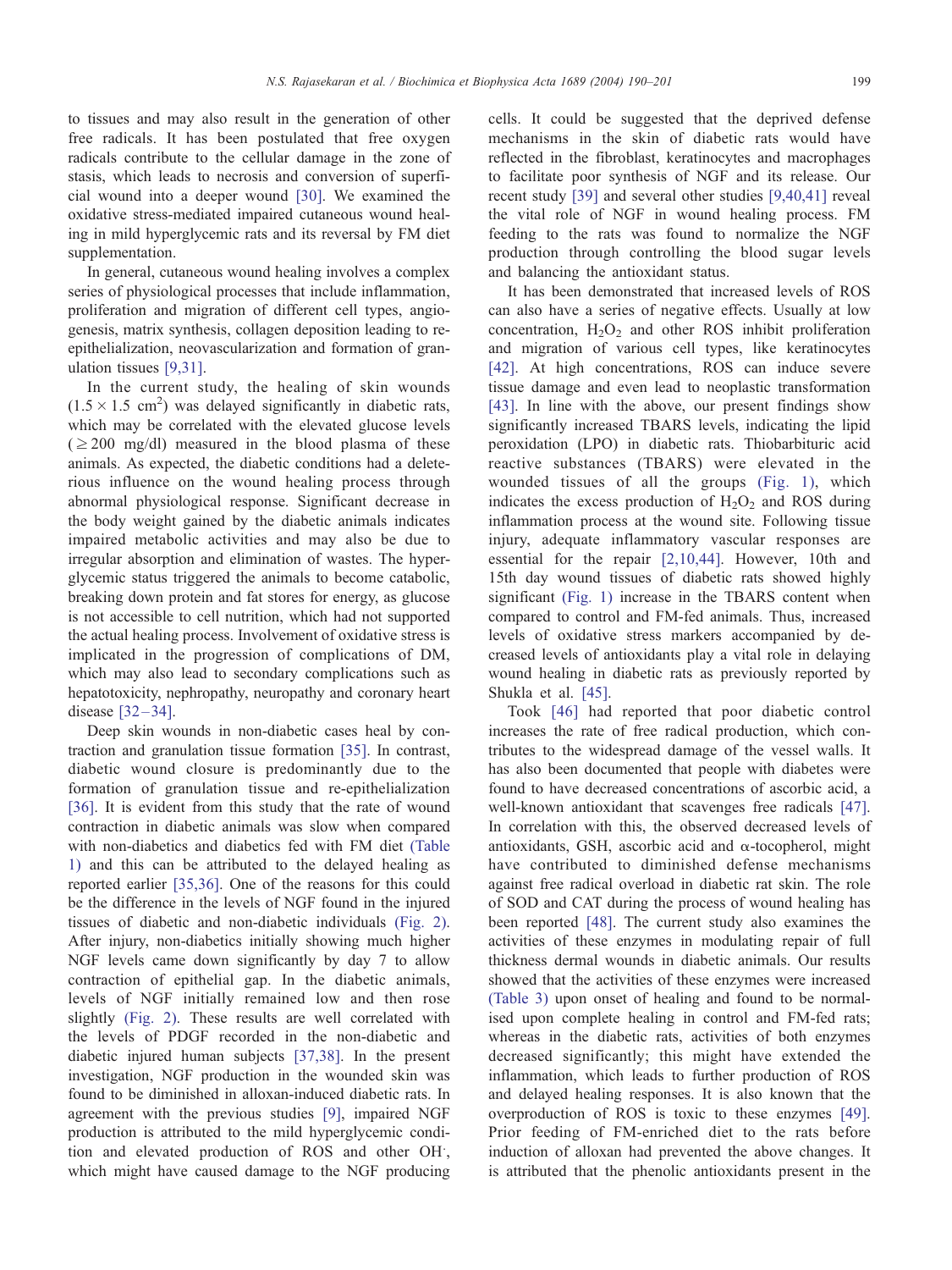FM partially protected the insulin-producing cells from alloxan-mediated cell damage, and hence promoted the healing process.

The characteristics observed in the skin specimens from diabetic animals, which were more severe in comparison with those from control and FM supplemented animals, suggested that the oxidative stress created in diabetic animals has potentiated the deleterious effects of DM on fibroplasia. A significant reduction in collagen fibers content in the granulation tissue from diabetic animals was observed by Devlin et al. [50], Tengrup et al. [51] and Spanheimer et al. [52]. Thus, it is proposed in this study that the characteristic changes noted in the histology of diabetic groups were probably in response to an altered extracellular environment, e.g., high glucose, persistent inflammation, excess  $H_2O_2$  production and declined antioxidant status. Since collagen is synthesized by fibroblasts [53], which in turn are vulnerable to the effects of free radicals, we might suppose that the decrease in reactive collagen content may be related to a reduction in the population of fibroblasts in the diabetic tissue, as well as to functional alterations in these cells. During the period in which wound healing was evaluated, it was possible to observe that DM caused a decrease in the collagen content of the granulation tissue, which was more regulated in the case of FM-fed diabetic animals (Table 2). With regard to the macromolecular organization of the granulation tissue, the initial stage of this process was delayed and extended till 22 days in the specimens obtained from diabetic animals, in relation to control and FM supplemented animals.

By this study, delayed healing of diabetic skin wounds could be attributed to the altered inflammatory and repair processes. The mechanisms underlying the anti-oxidative effects of the components of FM on diabetes and tissue repair are beyond the scope of this report and remain to be elucidated further. However, based on the current study, we can speculate that one of the underlying mechanisms could be related to modulation of antioxidant status by the FM-enriched diet. One of the reasons for the anti-oxidative property of FM could be their selenium content. Vital roles for selenium in several antioxidant enzymes functions have been reported [54].

In conclusion, our results altogether suggest that diabetic conditions have deleterious influences on the healing of skin wounds due to impaired production of growth factors and poor antioxidant status. FM feeding to the animals was found to have a protective role against alloxan induction of diabetes and its causes. The anti-oxidative activities observed here could be ascribed to several factors, including the structures of the different phenolic compounds, the antioxidative mechanisms exhibited by the compounds and, possibly, also due to the synergistic effects of different compounds. Further studies are underway to reveal the molecular mechanism involved in the action of dietary phenolic antioxidant compounds.

#### Acknowledgements

We thank Dr. K. Muniyappa, Co-ordinator, DBT-PDF Program, Department of Biochemistry, Indian Institute of Science, Bangalore, for his encouragement and support. This work was supported by a grant from the Department of Biotechnology, Government of India, New Delhi.

We also thank Dr. A. Pulimood, Welcome Research Laboratory, Christian Medical College, Vellore Tamilnadu, India, for providing the TEM facility and interpretation of the results.

#### References

- [1] R.A.F. Clark, Cutaneous Wound Repair, Oxford Univ. Press, New York, 1991, p. 576.
- [2] B. Khodr, Z. Khalil, Modulation of inflammation by reactive oxygen species: implications for aging and tissue repair, Free Radic. Biol. Med. 30  $(2001)$  1-8.
- [3] J. Adam, M.D. Singer, A.F. Richard, M.D. Clark, Cutaneous wound healing, N. Engl. J. Med. 341 (10) (1999) 738-746.
- [4] J.J. Marshall, H.A. Kontos, Endothelium and cerebral vascular diseases, in: G.M. Rubanyi (Ed.), Cardiovascular Significance of Endothelium-Derived Vasoactive Factors, Futura, New York, 1991, pp. 125 – 145.
- [5] W.M. Ingold, Wound therapy: growth factors as agents to promote healing, Trends Biotechnol. 11 (1993) 387 – 392.
- [6] G.W. Davison, L. George, S.K. Jackson, I.S. Young, B. Davies, D.M. Bailey, J.R. Peters, T. Ashton, Exercise, free radicals and lipid peroxidation in type 1 diabetes mellitus, Free Radic. Biol. Med. 33 (2002) 1543 – 1551.
- [7] J.W. Baynes, Role of oxidative stress in the development of complications in diabetes, Diabetes 40 (1991) 405-412.
- [8] S.P. Wolff, Diabetes mellitus and free radicals, Br. Med. Bull. 49  $(1993)$  642-652.
- [9] H. Matsuda, H. Koyama, H. Sato, J. Sawada, A. Itakura, A. Tanaka, M. Matsumoto, K. Konno, H. Ushio, K. Matsuda, Role of nerve growth factor in cutaneous wound healing: accelerating effects in normal and healing-impaired diabetic mice, J. Exp. Med. 187 (1998) 297-306.
- [10] H. Wiseman, B. Halliwell, Damage to DNA by reactive oxygen and nitrogen species: role in inflammatory disease and progression to cancer, Biochem. J. 313 (1996) 17-29.
- [11] C.K. Sen, S. Khanna, G. Gordillo, D. Bagchi, M. Bagchi, S. Roy, Oxygen, oxidants, and antioxidants in wound healing: an emerging paradigm, Ann. N.Y. Acad. Sci. 957 (2002) 239 – 249.
- [12] A. Shukla, A.M. Rasik, G.K. Patnaik, Depletion of reduced glutathione, ascorbic acid, vitamin E and antioxidant defense enzymes in a healing cutaneous wounds, Free Radic. Res. 26 (1997) 93 – 101.
- [13] P.A. Morrissey, N.M. O'Brien, Dietary Antioxidants in Health and Disease.
- [14] H. Tapiero, K.D. Tew, G. Nguyen Ba, G. Mathe, Polyphenols: do they play a role in the prevention of human pathologies? Biomed. Pharmacother. 56 (2002) 200-207.
- [15] G. Sripriya, K. Chandrasekharan, V.S. Murty, T.S. Chandra, ESR spectroscopic studies on free radical quenching action of finger millet (*Eleusine coracana*), Food Chem. 57 (1996) 537 – 540.
- [16] P. Trinder, Determination of blood glucose using an oxidase-peroxidase system with a non-carcinogenic chromogen, J. Clin. Pathol. 22  $(1969)$  158 – 161.
- [17] P.W. Morgen, A.G. Binnington, C.W. Miller, D.A. Smith, A. Valliant, J.F. Prescott, The effect of occlusive and semi occlusive dressings on the healing of acute full-thickness skin wounds on the forelimbs of dogs, Vet. Surg. 23 (1994) 494-502.